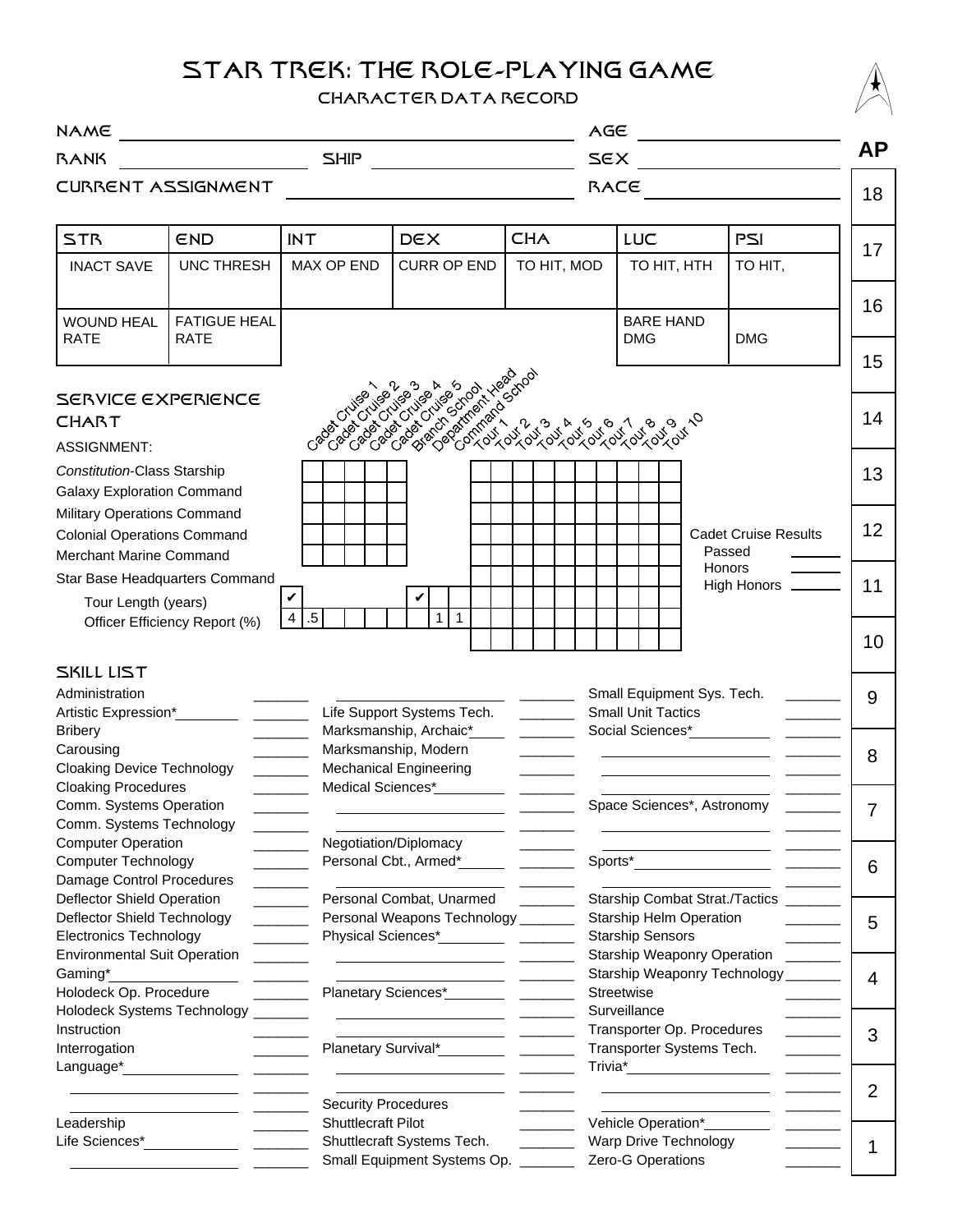## STAR TREK: THE ROLE-PLAYING GAME

#### CHARACTER DATA RECORD



| <b>NAME</b>                                                                                                                     |                                    |                                                  |                                                                                                                                                                                                                                | AGE            |      |                                                                                                                                |                                                                                                      |           |  |
|---------------------------------------------------------------------------------------------------------------------------------|------------------------------------|--------------------------------------------------|--------------------------------------------------------------------------------------------------------------------------------------------------------------------------------------------------------------------------------|----------------|------|--------------------------------------------------------------------------------------------------------------------------------|------------------------------------------------------------------------------------------------------|-----------|--|
| SHIP<br><b>BANK</b>                                                                                                             |                                    |                                                  |                                                                                                                                                                                                                                |                | SEX  |                                                                                                                                |                                                                                                      | <b>AP</b> |  |
| CURRENT ASSIGNMENT                                                                                                              |                                    |                                                  |                                                                                                                                                                                                                                |                | RACE |                                                                                                                                |                                                                                                      | 18        |  |
| <b>STR</b>                                                                                                                      | END                                | <b>INT</b>                                       | <b>DEX</b>                                                                                                                                                                                                                     | <b>CHA</b>     |      | LUC                                                                                                                            | PSI                                                                                                  |           |  |
| <b>INACT SAVE</b>                                                                                                               | <b>UNC THRESH</b>                  | <b>MAX OP END</b>                                | <b>CURR OP END</b>                                                                                                                                                                                                             | TO HIT, MOD    |      | TO HIT, HTH                                                                                                                    | TO HIT,                                                                                              | 17        |  |
| <b>WOUND HEAL</b><br><b>RATE</b>                                                                                                | <b>FATIGUE HEAL</b><br><b>RATE</b> |                                                  |                                                                                                                                                                                                                                |                |      | <b>BARE HAND</b><br><b>DMG</b>                                                                                                 | <b>DMG</b>                                                                                           | 16        |  |
| SERVICE EXPERIENCE<br><b>CHART</b>                                                                                              |                                    |                                                  | Prince of the control of the control of the control of the control of the control of the control of the control of the control of the control of the control of the control of the control of the control of the control of th |                |      |                                                                                                                                |                                                                                                      | 15<br>14  |  |
| <b>ASSIGNMENT:</b><br><b>Imperial Expeditionary Forces</b>                                                                      |                                    |                                                  |                                                                                                                                                                                                                                |                |      |                                                                                                                                |                                                                                                      |           |  |
| Imperial Navy or Marines<br>Sector Garrison or Ground Post                                                                      |                                    |                                                  |                                                                                                                                                                                                                                |                |      |                                                                                                                                | <b>Skill Application</b>                                                                             | 13        |  |
| <b>Exploration/Colonization Fleet</b><br>Merchant/Courier Fleet                                                                 |                                    |                                                  |                                                                                                                                                                                                                                |                |      |                                                                                                                                | <b>Cruise Results</b><br>Passed<br><b>Honors</b>                                                     | 12        |  |
| Imperial Star Fortress Duty<br>Imperial Academy<br>$\overline{2}$<br>Tour Length (years)                                        |                                    | V<br>$\mathbf{1}$                                | $\mathbf{1}$<br>$\mathbf{1}$                                                                                                                                                                                                   |                |      |                                                                                                                                | Imperial<br>Commendation                                                                             | 11        |  |
| Security Notation (+,-)                                                                                                         |                                    |                                                  |                                                                                                                                                                                                                                |                |      |                                                                                                                                |                                                                                                      | 10        |  |
| SKILL LIST<br>Administration                                                                                                    |                                    |                                                  |                                                                                                                                                                                                                                |                |      | Small Equipment Sys. Tech.                                                                                                     |                                                                                                      | 9         |  |
| Artistic Expression*<br>$\mathcal{L}^{\text{max}}_{\text{max}}$ . The $\mathcal{L}^{\text{max}}_{\text{max}}$<br><b>Bribery</b> |                                    |                                                  | Life Support Systems Tech.<br>Marksmanship, Archaic*<br>$\frac{1}{2} \left( \frac{1}{2} \right)^2 \left( \frac{1}{2} \right)^2 \left( \frac{1}{2} \right)^2$                                                                   |                |      | <b>Small Unit Tactics</b>                                                                                                      |                                                                                                      |           |  |
| Carousing<br><b>Cloaking Device Technology</b><br><b>Cloaking Procedures</b>                                                    |                                    |                                                  | Marksmanship, Modern<br><b>Mechanical Engineering</b><br>Medical Sciences*                                                                                                                                                     |                |      |                                                                                                                                |                                                                                                      | 8         |  |
| Comm. Systems Operation<br>Comm. Systems Technology                                                                             |                                    |                                                  |                                                                                                                                                                                                                                |                |      | Space Sciences*, Astronomy                                                                                                     |                                                                                                      | 7         |  |
| <b>Computer Operation</b><br><b>Computer Technology</b><br>Damage Control Procedures                                            |                                    |                                                  | Negotiation/Diplomacy<br>Personal Cbt., Armed*                                                                                                                                                                                 |                |      |                                                                                                                                |                                                                                                      | 6         |  |
| Deflector Shield Operation<br>Deflector Shield Technology<br><b>Electronics Technology</b>                                      |                                    | $\mathcal{L}^{\text{max}}_{\text{max}}$          | Personal Combat, Unarmed<br>Personal Weapons Technology ______                                                                                                                                                                 |                |      | Starship Combat Strat./Tactics _______<br><b>Starship Helm Operation</b><br><u> De Carlos de Ca</u><br><b>Starship Sensors</b> |                                                                                                      |           |  |
| <b>Environmental Suit Operation</b><br>Gaming*                                                                                  |                                    |                                                  |                                                                                                                                                                                                                                |                |      | Starship Weaponry Operation                                                                                                    | $\mathcal{L}^{\text{max}}$ , where $\mathcal{L}^{\text{max}}$<br>Starship Weaponry Technology ______ | 4         |  |
| Holodeck Op. Procedure<br>Holodeck Systems Technology<br>Instruction                                                            |                                    |                                                  |                                                                                                                                                                                                                                |                |      | Streetwise<br>Surveillance<br>Transporter Op. Procedures<br><b>Contract Contract</b><br>Transporter Systems Tech.              |                                                                                                      |           |  |
| Interrogation<br>Language*                                                                                                      |                                    |                                                  |                                                                                                                                                                                                                                |                |      |                                                                                                                                | $\mathcal{L}^{\text{max}}_{\text{max}}$ , and $\mathcal{L}^{\text{max}}_{\text{max}}$                | 2         |  |
| Leadership<br>Life Sciences*                                                                                                    |                                    | <b>Security Procedures</b><br>Shuttlecraft Pilot |                                                                                                                                                                                                                                | $\overline{a}$ |      | Vehicle Operation*<br>Warp Drive Technology                                                                                    |                                                                                                      | 1         |  |
|                                                                                                                                 |                                    |                                                  | Shuttlecraft Systems Tech.<br>Small Equipment Systems Op. _______                                                                                                                                                              |                |      | Zero-G Operations                                                                                                              |                                                                                                      |           |  |